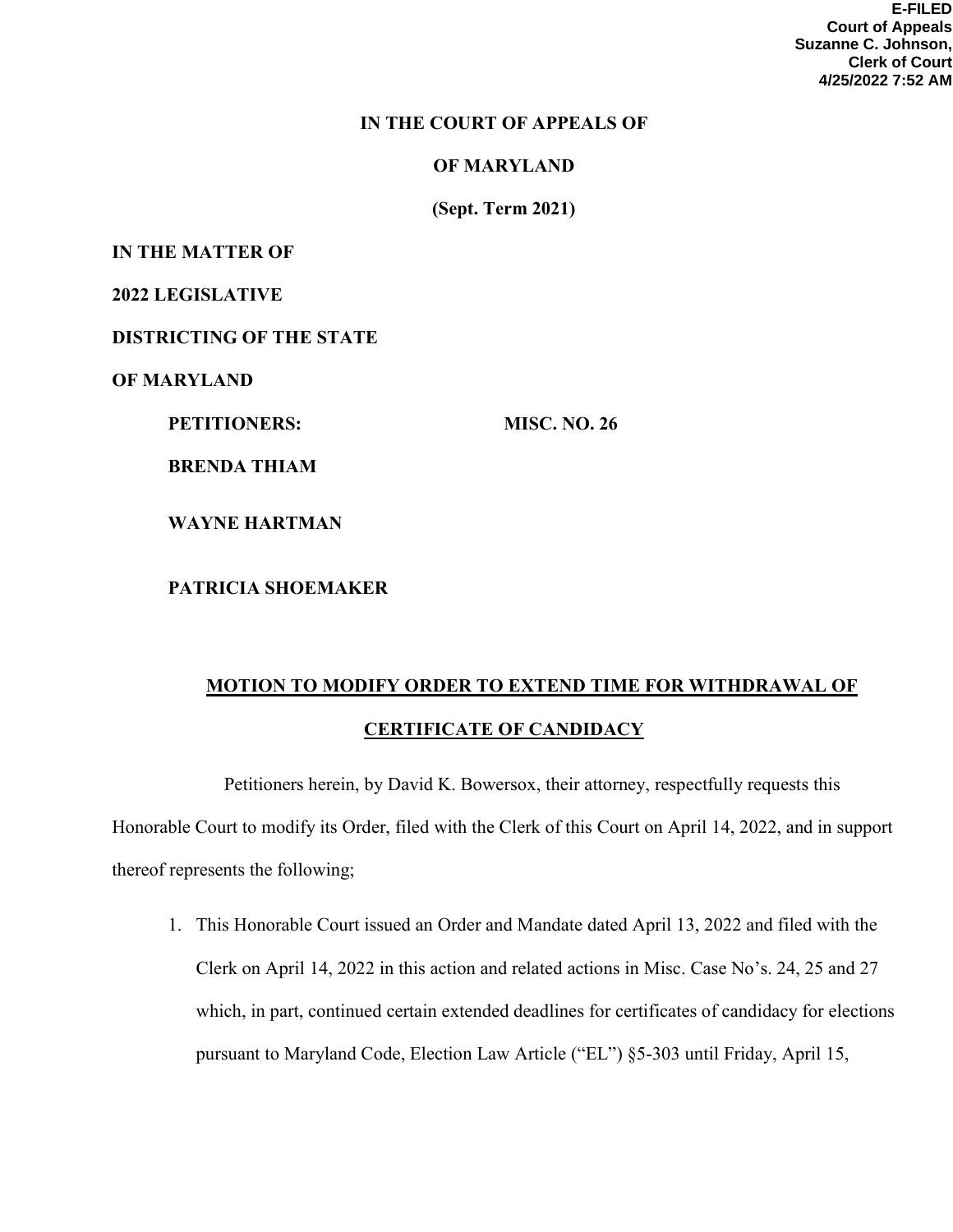2022, and for the withdrawal of certificates of candidacy pursuant to EL  $\S$  5-502(a) until Monday, April 18, 2022 as established in this Court's prior Order of March 15, 2022.

- 2. EL §5-502(a) provides that "an individual who has filed a certificate of candidacy may withdraw the candidacy by filing a certificate of withdrawal on the form prescribed by the State Board within 10 days after the filing date established under § 5-303 of this title."
- 3. The provisions of the April 14, 2022 Order and Mandate in these matters stating that "[t]he deadline for candidates to withdraw a certificate of candidacy … is Monday, April 18, 2022" significantly reduces the time period for a candidate seeking to withdraw a certificate of candidacy filed prior to April 15, 2022 to three days instead of the entire 10 day period for withdrawal pursuant to EL § 5-502(a), which according to the Order's extending the date for filing the certificate would run through April 25, 2022.
- 4. Similarly, the Order and Mandate provide that the "deadline to fill a vacancy in candidacy for a primary election established pursuant to EL § 5-901 is Wednesday, April 20, 2022…"
- 5. Petitioners are aware of two individuals filing certificates of candidacy for the House of Delegates between April 12 and April 15, 2022 who would now like to withdraw their certificates of candidacy and have tried to do so with the State Board of Elections on Friday, April 22, 2022, relying on the 10 day period provided by EL § 5-502(a) which was stated in their registration documentation, only to be told that the time for withdrawal had closed April 18, 2022.
- 6. Petitioners submit it would be in the best interests of justice and fairness to all parties herein and to the fairness to all candidates and voters in the affected districts to modify the terms of the April 14, 2022 Order and Mandate to extend the April 18, 2022 deadline for withdrawal of certificates of candidacy through Monday, April 25, 2022 as would be the otherwise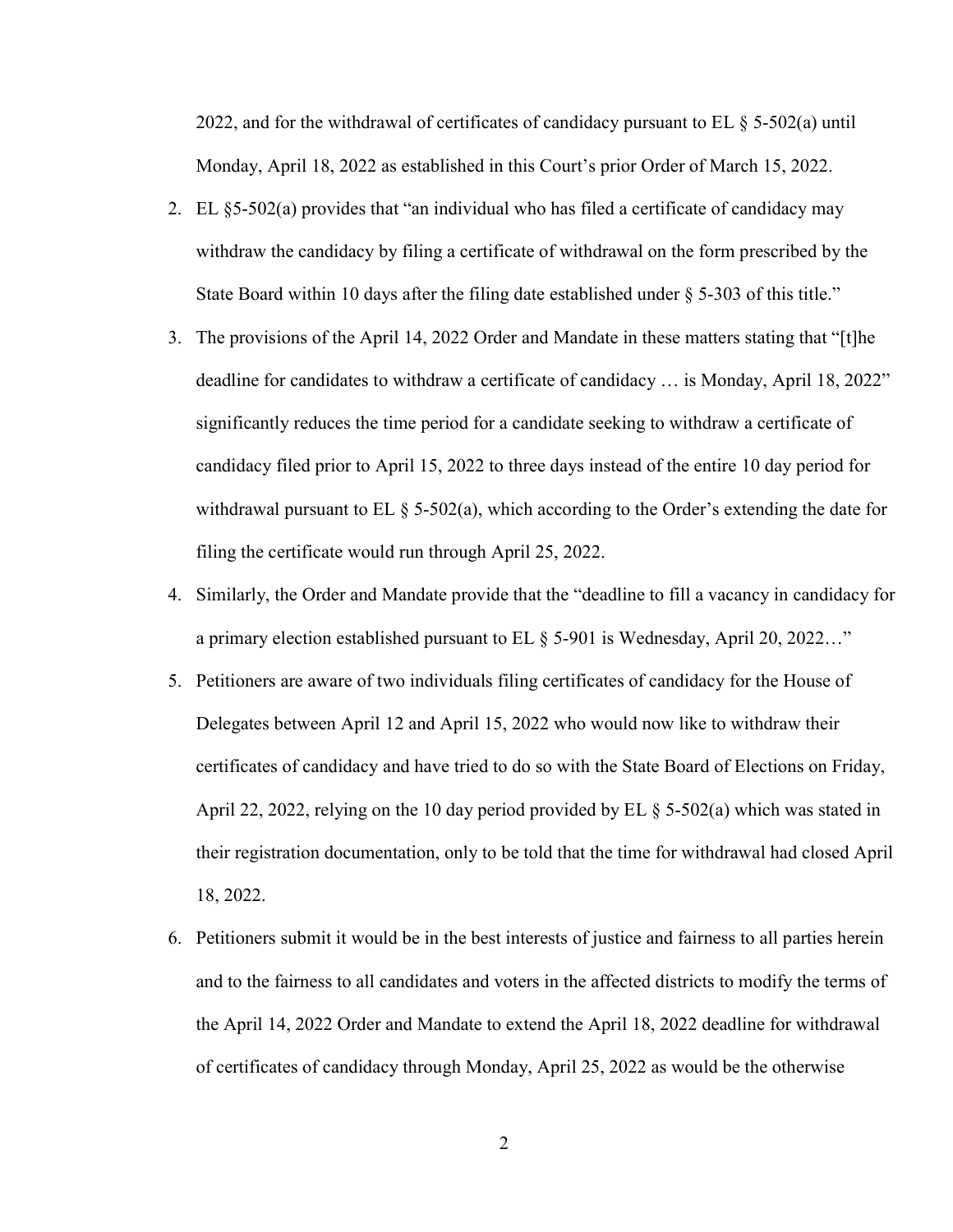operative deadline for withdrawal pursuant to  $EL \$  5-502(a) and to likewise extend the shortened time for filling a vacancy in candidacy for primary election pursuant to EL § 5-901 until Wednesday, April 27, 2022.

7. The undersigned counsel for Petitioners in the within case has been in communication with counsel for Respondents, counsel for Petitioners in Misc. Case No. 25, and the Petitioners in Misc. Case No.'s 24 and 27 about the undersigned's intention to file this Motion seeking the relief requested herein and they have all advised the undersigned to represent to this Honorable Court that respondents do not object to the request.

NOW WHEREFORE, Petitioners in this action request that this Honorable Court:

- A. Modify its Order and Mandate filed herein on April 14, 2022 to extend the time for withdraw of certificates of candidacy established by EL § 5-502(a) through Monday, April 25, 2022;
- B. Modify its Order and Mandate filed herein on April 14, 2022 to extend the time to fill a vacancy in candidacy for a primary election under EL §5-901through Wednesday, April 27, 2022; and
- C. Grant such other and further relief as is necessary to effectuate the aforesaid modification.

Respectfully submitted,

/s/ David K. Bowersox

 David K. Bowersox CPF# 8212010031 Hoffman, Comfort , Offutt, Scott & Halstad, LLP 24 North Court Street Westminster, MD 21157 (410)-848-4444 dbowersox@hcolaw.com